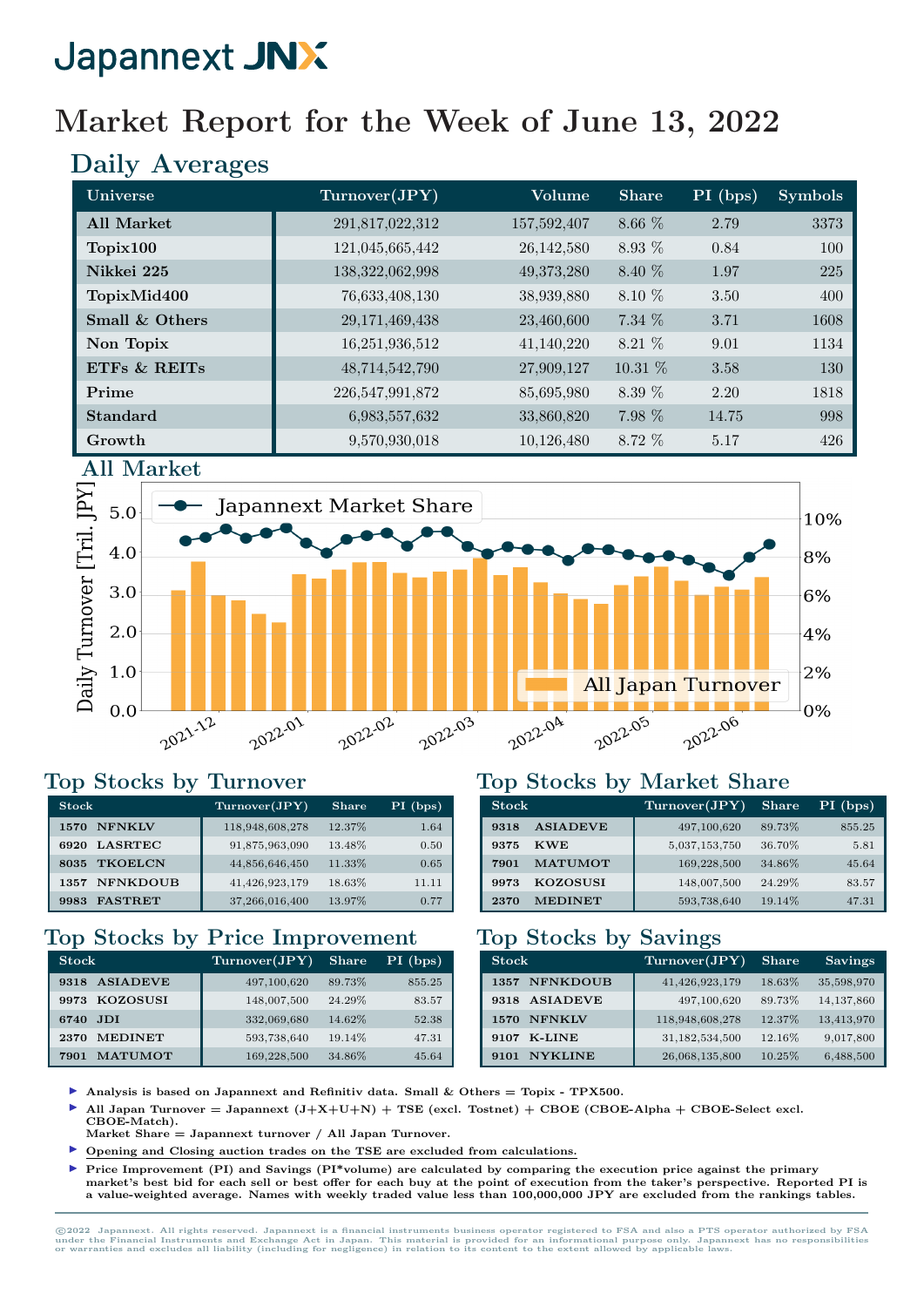## Top 10 Stocks by Turnover

#### Topix 100

| <b>Stock</b>            | Turnover(JPY)     | Share  | $PI$ (bps) |
|-------------------------|-------------------|--------|------------|
| <b>LASRTEC</b><br>6920  | 91,875,963,090    | 13.48% | 0.50       |
| <b>TKOELCN</b><br>8035  | 44,856,646,450    | 11.33% | 0.65       |
| <b>FASTRET</b><br>9983  | 37,266,016,400    | 13.97% | 0.77       |
| <b>SOFTBNKG</b><br>9984 | 36,127,915,440    | 7.48%  | 0.51       |
| SONY G<br>6758          | 19,728,788,330    | 9.55%  | 1.11       |
| <b>TOYOTA</b><br>7203   | 15,100,401,690    | 6.51%  | 0.76       |
| <b>MHI</b><br>7011      | 14, 195, 844, 420 | 10.20% | 0.58       |
| <b>KEYENCE</b><br>6861  | 13,805,627,490    | 9.15%  | 0.91       |
| <b>RECRUIT</b><br>6098  | 12,500,965,190    | 9.07%  | 1.03       |
| <b>NINTEND</b><br>7974  | 10,974,385,900    | 8.19%  | 0.88       |

#### Small & Others

| Stock                   | Turnover(JPY)  | Share  | PI (bps) |
|-------------------------|----------------|--------|----------|
| MTI-HTC<br>6966         | 19,651,339,900 | 10.54% | 2.50     |
| W-SCOPE<br>6619         | 10,869,857,130 | 5.56%  | 1.49     |
| <b>OSAKATIT</b><br>5726 | 8,531,801,230  | 5.77%  | 1.22     |
| <b>KWE</b><br>9375      | 5,037,153,750  | 36.70% | 5.81     |
| <b>TOHOTIT</b><br>5727  | 3,947,441,410  | 6.87%  | 1.45     |
| <b>RENOVA</b><br>9519   | 2,859,819,910  | 5.62%  | 1.62     |
| MONEX G<br>8698         | 2,775,860,460  | 14.11% | 6.87     |
| H.I.S.<br>9603          | 2,156,829,600  | 6.08%  | 1.42     |
| <b>RORZE</b><br>6323    | 1,523,198,500  | 10.83% | 2.65     |
| MIT-MAT<br>1518         | 1,519,458,760  | 6.15%  | 1.76     |

#### ETFs & REITs

| <b>Stock</b>            | Turnover(JPY)     | <b>Share</b> | $PI$ (bps) |
|-------------------------|-------------------|--------------|------------|
| <b>NFNKLV</b><br>1570   | 118,948,608,278   | 12.37%       | 1.64       |
| <b>NFNKDOUB</b><br>1357 | 41,426,923,179    | 18.63%       | 11.11      |
| <b>RK 225DI</b><br>1459 | 15,754,202,610    | 12.09%       | 2.58       |
| NKBEAR-2<br>1360        | 14,833,822,272    | 15.55%       | 2.18       |
| <b>225 BULL</b><br>1579 | 14, 154, 161, 750 | 11.88%       | 1.56       |
| <b>RK 225LV</b><br>1458 | 13,100,120,812    | 11.70%       | 1.58       |
| <b>VIXSHORT</b><br>1552 | 2,070,299,407     | 6.67%        | 0.49       |
| <b>NFNK225</b><br>1321  | 1,558,032,595     | 2.62%        | 0.70       |
| <b>DW 225LV</b><br>1365 | 1,248,621,075     | 14.49%       | 2.04       |
| <b>DW 225DI</b><br>1366 | 1,110,529,347     | 10.70%       | 4.26       |

#### Standard

| <b>Stock</b>            | Turnover(JPY) | Share   | $PI$ (bps) |
|-------------------------|---------------|---------|------------|
| <b>REMIX</b><br>3825    | 3,344,572,830 | 7.07%   | 4.04       |
| GALA<br>4777            | 2,478,915,880 | 8.70%   | 4.21       |
| <b>MCDNALD</b><br>2702  | 2,070,642,050 | 14.80%  | 5.46       |
| <b>CYBER-S</b><br>3810  | 1,631,478,840 | 8.75%   | 3.54       |
| <b>NEXTWRE</b><br>4814  | 1,019,984,040 | 8.72%   | 7.93       |
| <b>FERROTEC</b><br>6890 | 833,541,140   | 4.45%   | 1.09       |
| ABALANCE<br>3856        | 805,434,650   | 10.61%  | 2.90       |
| <b>HARMONC</b><br>6324  | 803,525,050   | 10.75%  | 3.86       |
| <b>KUSHIM</b><br>2345   | 722,919,310   | 9.68%   | 5.22       |
| <b>ORACLEJ</b><br>4716  | 614,266,600   | 11.01\% | 4.08       |

### Topix Mid400

| <b>Stock</b>            | Turnover(JPY)  | <b>Share</b> | $PI$ (bps) |
|-------------------------|----------------|--------------|------------|
| <b>K-LINE</b><br>9107   | 31,182,534,500 | 12.16%       | 3.37       |
| <b>NYKLINE</b><br>9101  | 26,068,135,800 | 10.25%       | 2.87       |
| MTI-OSK<br>9104         | 13,162,978,350 | 10.90%       | 4.65       |
| <b>INPEX</b><br>1605    | 10,062,956,180 | 7.24%        | 1.56       |
| <b>RAKUTENG</b><br>4755 | 7,952,954,660  | 11.94%       | 4.57       |
| <b>BAYCURNT</b><br>6532 | 7,457,902,000  | 10.48%       | 4.35       |
| <b>ADVNTST</b><br>6857  | 7,196,634,800  | 8.34\%       | 3.81       |
| <b>TEPCOHD</b><br>9501  | 7,056,190,060  | 12.20%       | 6.31       |
| <b>SINKOEI</b><br>6967  | 5,249,941,150  | 8.90%        | 3.31       |
| MMC<br>7211             | 4,503,505,910  | $9.41\%$     | 6.87       |

## NonTopix

| <b>Stock</b> |                 | Turnover(JPY)  | <b>Share</b> | $PI$ (bps) |
|--------------|-----------------|----------------|--------------|------------|
| 5032         | ANYCOLOR.       | 14,880,324,300 | 9.67%        | 4.50       |
| 4194         | <b>VISIONAL</b> | 3,372,733,400  | 12.40%       | 4.50       |
| 3825         | <b>REMIX</b>    | 3,344,572,830  | 7.07%        | 4.04       |
| 4385         | <b>MERCARI</b>  | 3,282,395,620  | 4.58%        | 1.16       |
| 4169         | <b>ENCHANGE</b> | 2,928,358,660  | 9.38%        | 3.12       |
| 4777         | GAT.A           | 2,478,915,880  | 8.70%        | 4.21       |
| 2702         | <b>MCDNALD</b>  | 2,070,642,050  | 14.80%       | 5.46       |
| 3810         | <b>CYBER-S</b>  | 1,631,478,840  | 8.75%        | 3.54       |
| 4485         | <b>JTOWER</b>   | 1,417,186,700  | 7.98%        | 4.37       |
| 4934         | PANTI-AG        | 1,025,205,940  | 11.44%       | 2.35       |

#### Prime

| $\operatorname*{Stock}% \left( \mathcal{N}\right) \equiv\operatorname*{Stock}\left( \mathcal{N}\right)$ |                 | Turnover(JPY)     | <b>Share</b> | PI (bps) |
|---------------------------------------------------------------------------------------------------------|-----------------|-------------------|--------------|----------|
| 6920                                                                                                    | <b>LASRTEC</b>  | 91,875,963,090    | 13.48%       | 0.50     |
| 8035                                                                                                    | <b>TKOELCN</b>  | 44,856,646,450    | 11.33%       | 0.65     |
| 9983                                                                                                    | <b>FASTRET</b>  | 37,266,016,400    | 13.97%       | 0.77     |
| 9984                                                                                                    | <b>SOFTBNKG</b> | 36, 127, 915, 440 | 7.48%        | 0.51     |
| 9107                                                                                                    | <b>K-LINE</b>   | 31, 182, 534, 500 | 12.16%       | 3.37     |
| 9101                                                                                                    | <b>NYKLINE</b>  | 26,068,135,800    | 10.25%       | 2.87     |
| 6758                                                                                                    | SONY G          | 19,728,788,330    | 9.55%        | 1.11     |
| 6966                                                                                                    | MTI-HTC         | 19,651,339,900    | 10.54%       | 2.50     |
| 7203                                                                                                    | <b>TOYOTA</b>   | 15,100,401,690    | 6.51%        | 0.76     |
| 7011                                                                                                    | MHI             | 14, 195, 844, 420 | 10.20%       | 0.58     |

#### Growth

| <b>Stock</b> |                 | Turnover(JPY)  | <b>Share</b> | $PI$ (bps) |
|--------------|-----------------|----------------|--------------|------------|
| 5032         | ANYCOLOR.       | 14,880,324,300 | 9.67%        | 4.50       |
| 4194         | <b>VISIONAL</b> | 3,372,733,400  | 12.40\%      | 4.50       |
| 4169         | <b>ENCHANGE</b> | 2,928,358,660  | 9.38%        | 3.12       |
| 4485         | <b>JTOWER</b>   | 1,417,186,700  | 7.98%        | 4.37       |
| 4934         | PANTI-AG        | 1,025,205,940  | 11.44%       | 2.35       |
| 5031         | MOI             | 986, 352, 570  | 9.31%        | 3.88       |
| 4478         | <b>FREEE</b>    | 971,113,800    | 10.51%       | 6.56       |
| 4268         | <b>EDGETECH</b> | 725, 231, 610  | 8.70%        | 2.53       |
| 4477         | <b>BASE</b>     | 719,300,310    | 9.25%        | 6.84       |
| 4880         | <b>CELLSOUR</b> | 707,246,050    | 8.13%        | 3.32       |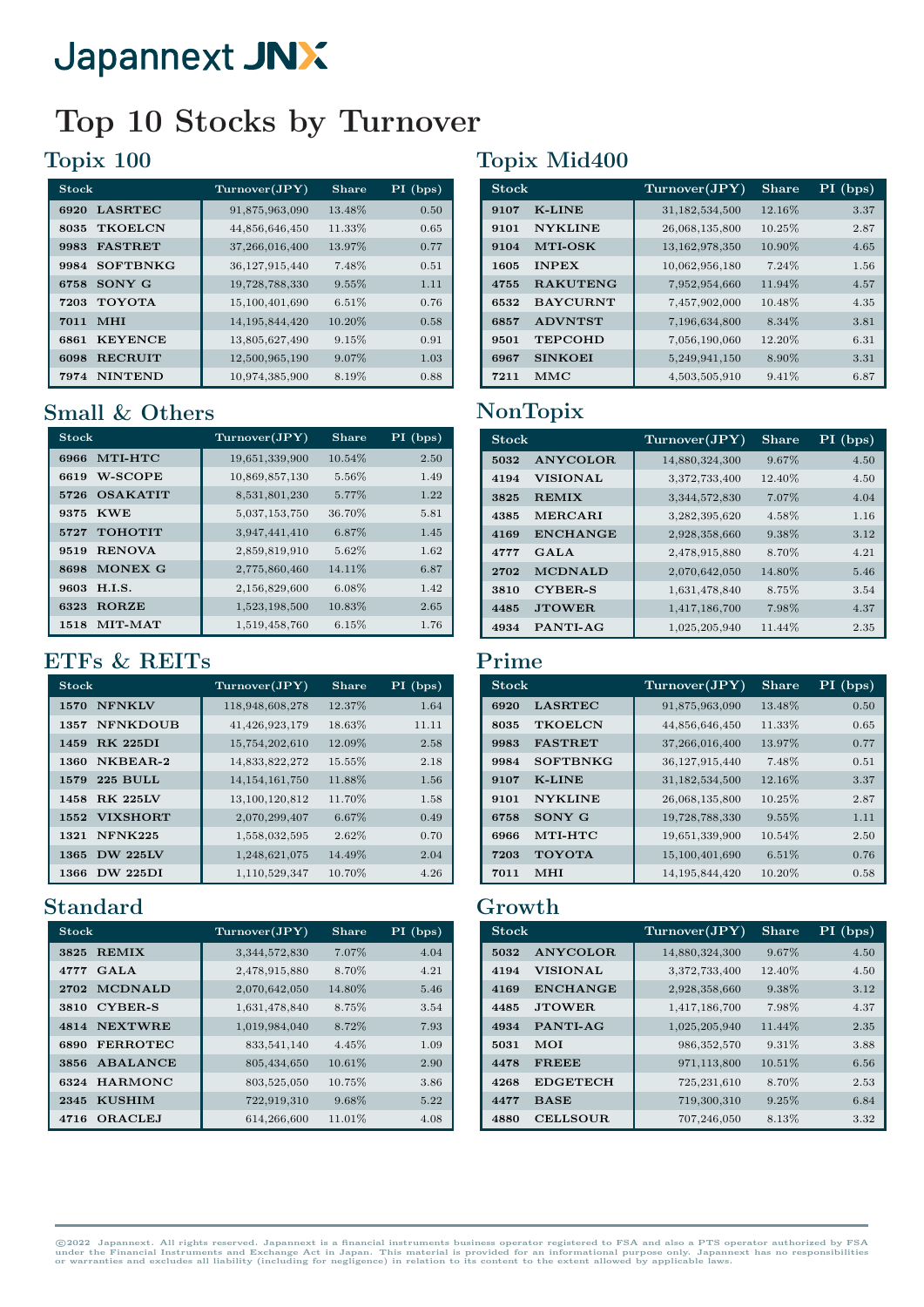## Top 10 Stocks by Market Share

### Topix 100

| <b>Stock</b>               | <b>Share</b> | Turnover(JPY)  | $PI$ (bps) |
|----------------------------|--------------|----------------|------------|
| <b>DAIKINI</b><br>6367     | 15.85%       | 9,536,549,950  | 0.87       |
| <b>SECOM</b><br>9735       | 14.59%       | 2,206,965,970  | 2.02       |
| <b>FASTRET</b><br>9983     | 13.97%       | 37,266,016,400 | 0.77       |
| <b>LASRTEC</b><br>6920     | 13.48%       | 91,875,963,090 | 0.50       |
| OLC<br>4661                | 12.96%       | 10,190,748,160 | 0.89       |
| <b>FANUC</b><br>6954       | 12.66%       | 8,318,478,700  | 0.94       |
| <b>FUJITSU</b><br>6702     | 12.15%       | 6,878,160,270  | 1.11       |
| <b>SHIMANO</b><br>7309     | 11.56%       | 4,602,560,920  | 1.06       |
| <b>TKOELCN</b><br>8035     | 11.33%       | 44,856,646,450 | 0.65       |
| <b>SMIRE&amp;D</b><br>8830 | 11.29%       | 2,156,098,500  | 1.73       |

### Small & Others

| <b>Stock</b>            | Share  | Turnover(JPY) | PI (bps) |
|-------------------------|--------|---------------|----------|
| <b>KWE</b><br>9375      | 36.70% | 5,037,153,750 | 5.81     |
| JDI.<br>6740            | 14.62% | 332,069,680   | 52.38    |
| MONEX G<br>8698         | 14.11% | 2,775,860,460 | 6.87     |
| <b>ROLANDG</b><br>6789  | 13.96% | 135,114,500   | 5.16     |
| <b>TEMAIRAZ</b><br>2477 | 13.85% | 134,064,450   | 4.71     |
| <b>EARTH CO</b><br>4985 | 13.06% | 240,035,850   | 5.16     |
| <b>THOMPSN</b><br>6480  | 12.59% | 141, 132, 060 | 5.97     |
| 6622 DAIHEN             | 12.55% | 210,409,350   | 4.01     |
| NP-CBON<br>5302         | 12.28% | 139, 166, 150 | 3.63     |
| <b>RISO KY</b><br>4714  | 12.10% | 161,227,510   | 10.14    |

### ETFs & REITs

| <b>Stock</b>            | Share  | Turnover(JPY)     | PI (bps) |
|-------------------------|--------|-------------------|----------|
| <b>NFNKDOUB</b><br>1357 | 18.63% | 41,426,923,179    | 11.11    |
| NKBEAR-2<br>1360        | 15.55% | 14,833,822,272    | 2.18     |
| <b>DW 225LV</b><br>1365 | 14.49% | 1,248,621,075     | 2.04     |
| TPXBEAR2<br>1356        | 13.51% | 335,000,935       | 3.25     |
| <b>NFNKLV</b><br>1570   | 12.37% | 118,948,608,278   | 1.64     |
| <b>RK 225DI</b><br>1459 | 12.09% | 15,754,202,610    | 2.58     |
| <b>225 BULL</b><br>1579 | 11.88% | 14, 154, 161, 750 | 1.56     |
| <b>RK 225LV</b><br>1458 | 11.70% | 13,100,120,812    | 1.58     |
| <b>DW 225DI</b><br>1366 | 10.70% | 1,110,529,347     | 4.26     |
| DW TPX2X<br>1367        | 10.11% | 101,074,980       | 1.05     |

### Standard

| <b>Stock</b>            | <b>Share</b> | Turnover(JPY) | $PI$ (bps) |
|-------------------------|--------------|---------------|------------|
| <b>ASIADEVE</b><br>9318 | 89.73%       | 497,100,620   | 855.25     |
| <b>MATUMOT</b><br>7901  | 34.86%       | 169,228,500   | 45.64      |
| <b>KOZOSUSI</b><br>9973 | 24.29%       | 148,007,500   | 83.57      |
| <b>DAIKOKYA</b><br>6993 | 15.39%       | 327, 157, 020 | 39.90      |
| <b>MCDNALD</b><br>2702  | 14.80%       | 2,070,642,050 | 5.46       |
| <b>OKINCEL</b><br>9436  | 14.17%       | 111,773,700   | 5.54       |
| <b>WEALTH</b><br>3772   | 12.83%       | 127, 112, 820 | 3.38       |
| 8572 ACOM               | 12.05%       | 289,434,930   | 11.00      |
| <b>SHIBAUR</b><br>6957  | 11.40%       | 145,714,200   | 4.82       |
| <b>ORACLEJ</b><br>4716  | 11.01\%      | 614,266,600   | 4.08       |

## Topix Mid400

| <b>Stock</b> |                 | Share  | $\Gamma$ urnover $(\mathrm{JPY})$ | $PI$ (bps) |
|--------------|-----------------|--------|-----------------------------------|------------|
| 6465         | HOSIZAKI        | 18.22% | 1,182,533,500                     | 4.81       |
| 6417         | <b>SANKYOP</b>  | 16.23% | 665,584,700                       | 4.54       |
| 4967         | <b>KBYSIPH</b>  | 13.97% | 949,979,400                       | 3.27       |
| 6361         | EBARA           | 13.87% | 1,892,259,100                     | 6.15       |
| 6134         | <b>FUJICORP</b> | 13.11% | 474,252,380                       | 2.25       |
| 2670         | <b>ABCMART</b>  | 13.00% | 761,017,200                       | 4.96       |
| 3769         | <b>GMOPG</b>    | 12.63% | 2,108,216,000                     | 3.97       |
| 3289         | <b>TOKYUFHD</b> | 12.35% | 1,565,148,770                     | 5.03       |
| 8410         | <b>SEVEN BK</b> | 12.31% | 885,141,050                       | 14.73      |
| 9831         | YAMADAHD        | 12.23% | 1,658,268,940                     | 7.59       |

## NonTopix

| <b>Stock</b>            | <b>Share</b> | Turnover(JPY) | $PI$ (bps) |
|-------------------------|--------------|---------------|------------|
| <b>ASIADEVE</b><br>9318 | 89.73%       | 497,100,620   | 855.25     |
| <b>MATUMOT</b><br>7901  | 34.86%       | 169,228,500   | 45.64      |
| <b>KOZOSUSI</b><br>9973 | 24.29%       | 148,007,500   | 83.57      |
| <b>MEDINET</b><br>2370  | 19.14%       | 593,738,640   | 47.31      |
| <b>DAIKOKYA</b><br>6993 | 15.39%       | 327,157,020   | 39.90      |
| <b>MCDNALD</b><br>2702  | 14.80%       | 2,070,642,050 | 5.46       |
| <b>SOLASIA</b><br>4597  | 14.18%       | 147,056,450   | 26.75      |
| <b>OKINCEL</b><br>9436  | 14.17%       | 111,773,700   | 5.54       |
| <b>MACBEEP</b><br>7095  | 13.00%       | 422,192,200   | 3.94       |
| <b>WEALTH</b><br>3772   | 12.83%       | 127, 112, 820 | 3.38       |

#### Prime

| <b>Stock</b> |                 | <b>Share</b> | Turnover(JPY)  | $PI$ (bps) |
|--------------|-----------------|--------------|----------------|------------|
| 9375         | <b>KWE</b>      | 36.70%       | 5,037,153,750  | 5.81       |
| 6465         | <b>HOSIZAKI</b> | 18.22%       | 1,182,533,500  | 4.81       |
| 6417         | <b>SANKYOP</b>  | 16.23%       | 665,584,700    | 4.54       |
| 6367         | <b>DAIKINI</b>  | 15.85%       | 9,536,549,950  | 0.87       |
| 6740         | JDI.            | 14.62%       | 332,069,680    | 52.38      |
| 9735         | <b>SECOM</b>    | 14.59%       | 2,206,965,970  | 2.02       |
| 8698         | MONEX G         | 14.11%       | 2,775,860,460  | 6.87       |
| 4967         | <b>KBYSIPH</b>  | 13.97%       | 949,979,400    | 3.27       |
| 9983         | <b>FASTRET</b>  | 13.97%       | 37,266,016,400 | 0.77       |
| 6789         | <b>ROLANDG</b>  | 13.96%       | 135,114,500    | 5.16       |

### Growth

| <b>Stock</b> |                 | <b>Share</b> | Turnover(JPY) | $PI$ (bps) |
|--------------|-----------------|--------------|---------------|------------|
| 2370         | <b>MEDINET</b>  | 19.14%       | 593,738,640   | 47.31      |
| 4597         | <b>SOLASIA</b>  | 14.18%       | 147,056,450   | 26.75      |
| 7095         | <b>MACBEEP</b>  | 13.00%       | 422,192,200   | 3.94       |
| 4194         | <b>VISIONAL</b> | 12.40%       | 3,372,733,400 | 4.50       |
| 7373         | <b>AIDMA HD</b> | 12.29%       | 222,771,790   | 2.26       |
| 4934         | PANTI-AG        | 11.44%       | 1,025,205,940 | 2.35       |
| 3936         | <b>GLOBALWA</b> | 11.31%       | 278,241,680   | 6.31       |
| 3914         | $JIG-SAW$       | 10.94%       | 259,496,100   | 4.32       |
| 6521         | <b>OXIDE</b>    | 10.73%       | 118,599,200   | 4.00       |
| 4478         | <b>FREEE</b>    | 10.51%       | 971,113,800   | 6.56       |